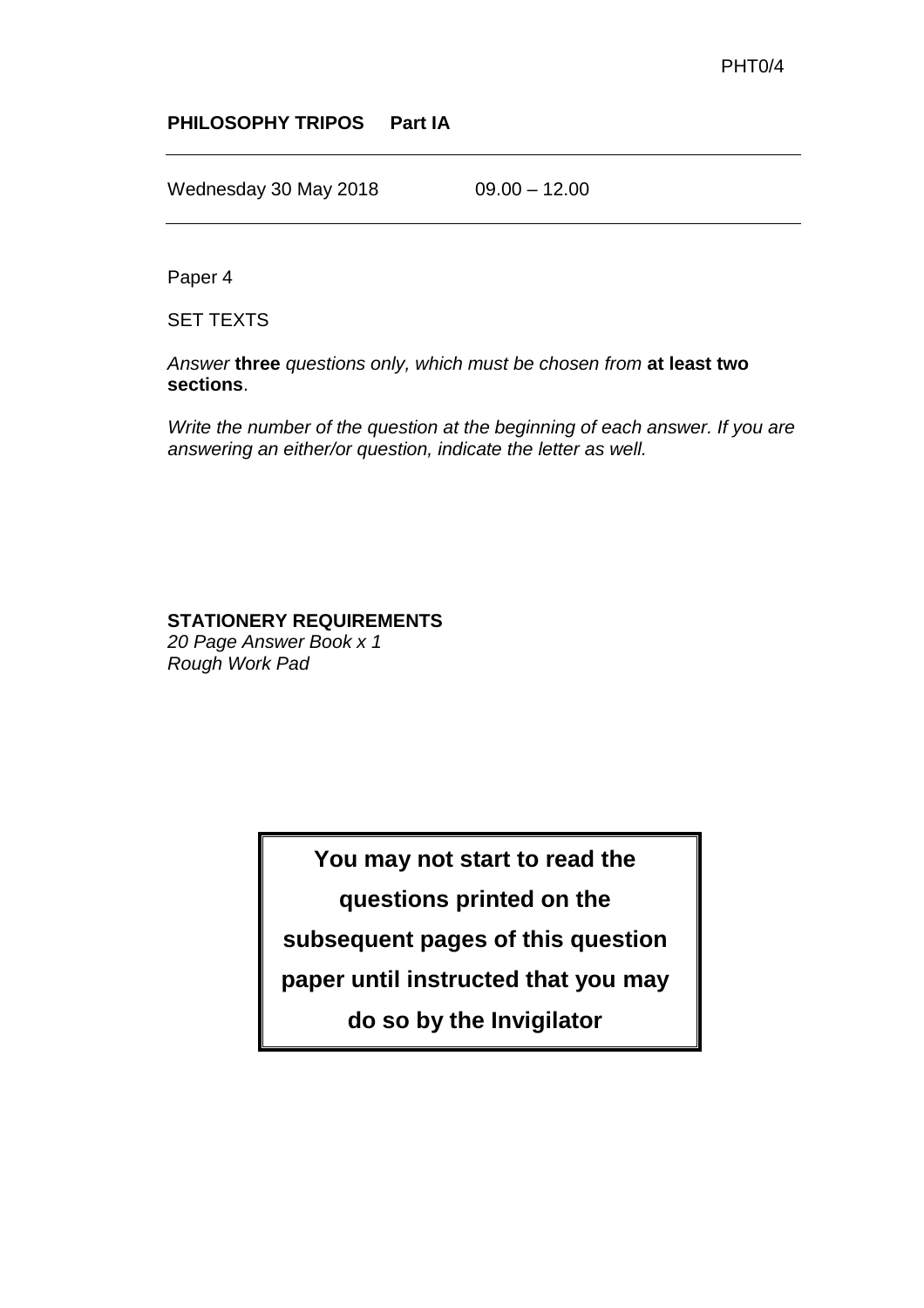# **SECTION A**

1. 'But leave virtue whole and intact, and say what it is. I've given you the models, after all.' (PLATO) How useful are Socrates' models in explaining what he expects from a definition of virtue?

2. 'If a little humour is in order, what you comprehensively remind me of, both in appearance and in other respects, is that marine creature, the electric ray.' (PLATO) How apt is Meno's comparison?

3. 'People can come to appreciate geometrical facts without having been told them.' How does Socrates explain this fact in the *Meno*? Should we accept his explanation?

4. How much progress is made in the *Meno* towards finding out if virtue can be taught?

### **SECTION B**

5. 'Indeed, that these hands themselves, and this whole body are mine—what reason could there be for doubting this?' (DESCARTES) Does Descartes present any good reasons for doubting this in the First Meditation?

6. Is Descartes best understood in the Second Meditation as *inferring* 'I exist' from 'I am thinking'?

7. Can Descartes explain how, if God exists and is not a deceiver, anyone can ever make mistakes?

8. 'I am really distinct from my body, and can exist without it' (DESCARTES). Am I? Can I?

## **SECTION C**

9. A person 'cannot rightfully be compelled to do or forbear because it will be better for him to do so, because it will make him happier, because, in the opinions of others, to do so would be wise, or even right. These are good reasons for remonstrating with him, or reasoning with him, or persuading him, or entreating him, but not for compelling him, or visiting him with any evil in case he do otherwise.' (MILL) Discuss.

10. Does Mill succeed in showing that speech should be treated as a selfregarding action?

11. Is Mill right to describe the condition of women in his time as 'the primitive state of slavery lasting on'?

## **TURN OVER**